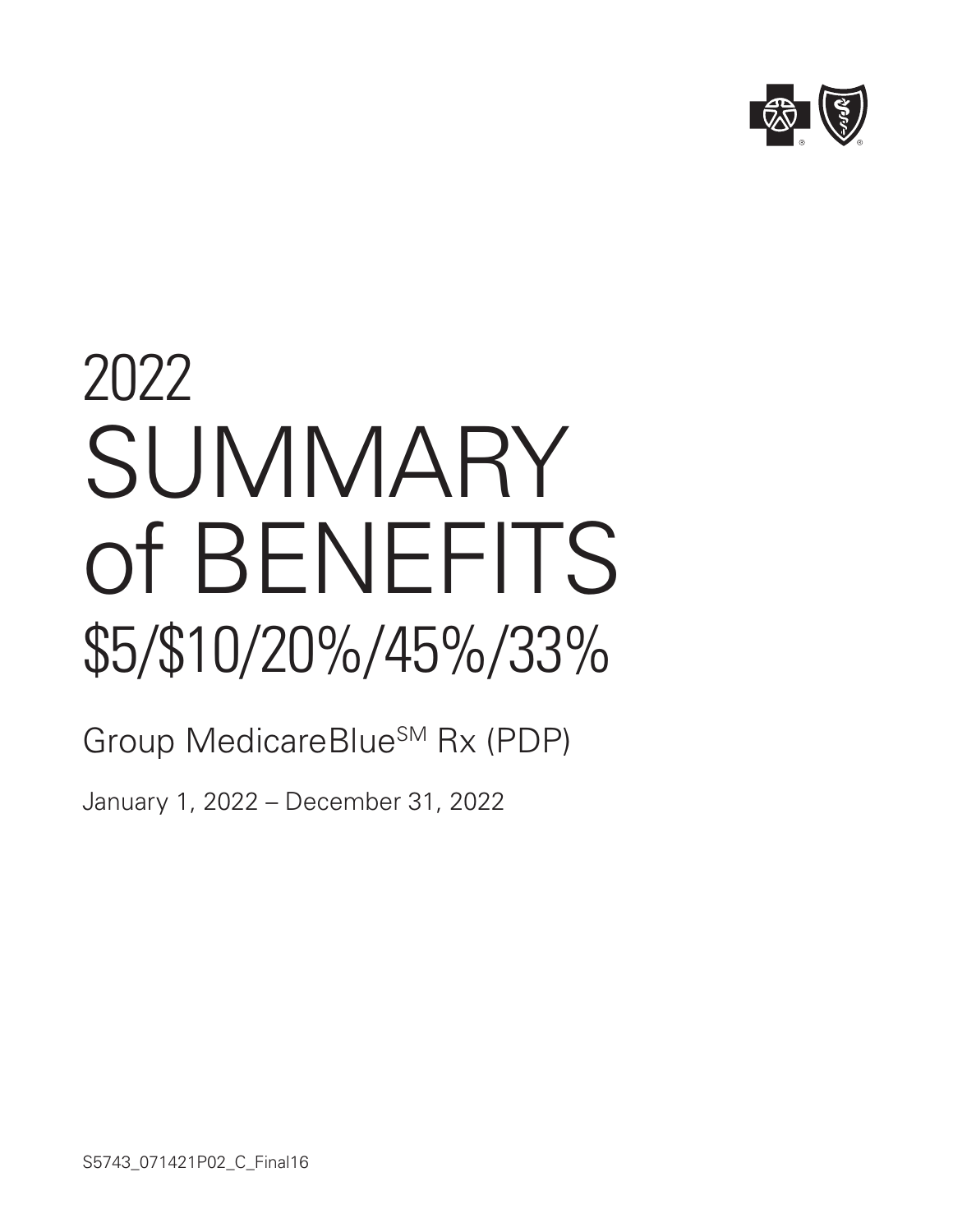# INTRODUCTION

This guide is a summary of the prescription drug services covered by Group MedicareBlue Rx (PDP). This booklet includes an overview of our plan and pharmacy network, an easy-to-read chart on the plan's benefits and costs and contact information for customer service.

## WHAT'S INCLUDED IN THIS SUMMARY OF BENEFITS?

| Notice of rights nondiscrimination and accessibility results and contact and contact and accessibility results and contact and contact and contact and the S |  |
|--------------------------------------------------------------------------------------------------------------------------------------------------------------|--|

Here's how to learn more about the plan's benefits and costs:



Visit **YourMedicareSolutions.com/GroupPlans**

Enrolled members, call **1-877-838-3827** toll-free, daily, 8 a.m. to 8 p.m., Central and Mountain times. TTY: **711**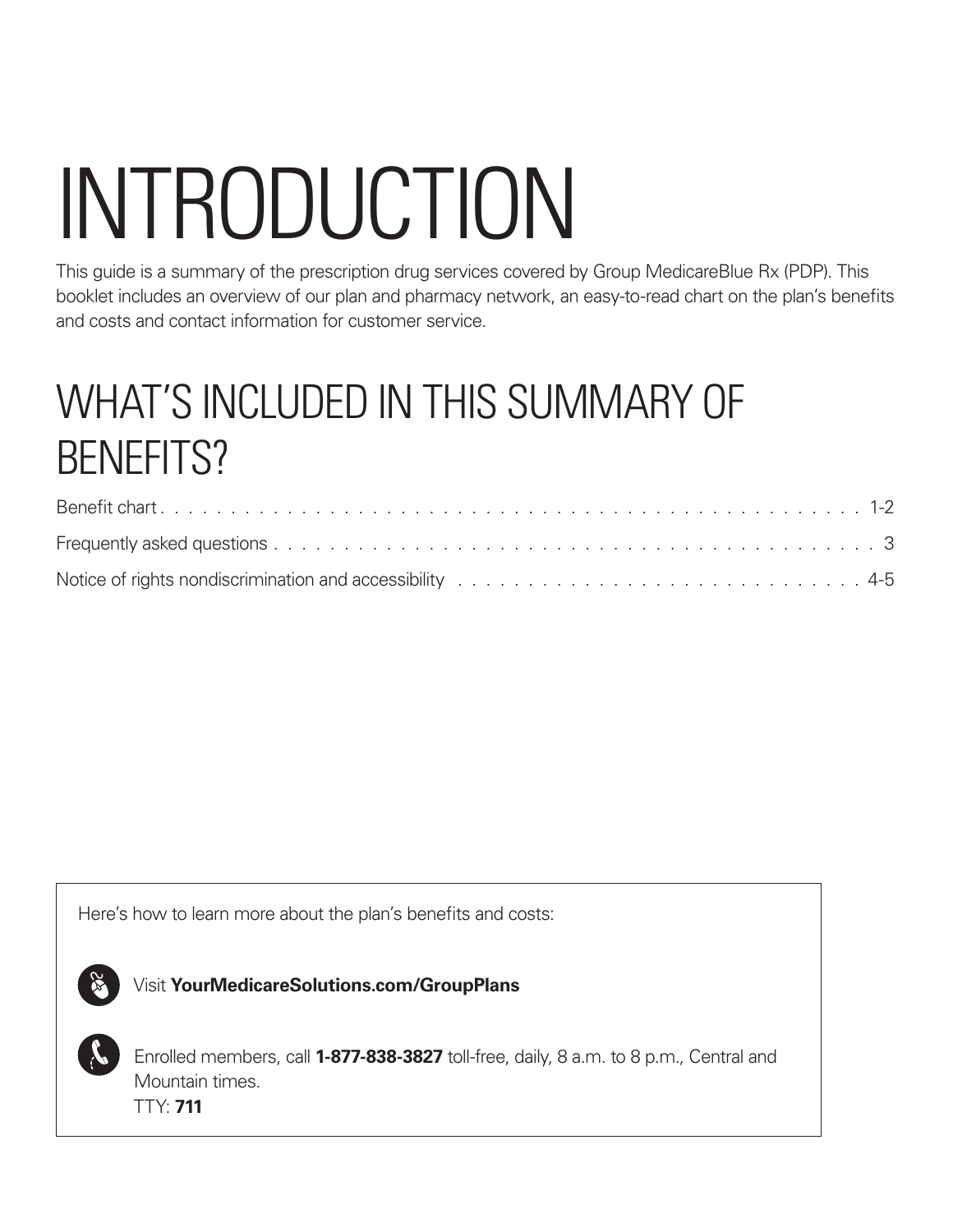## SUMMARY OF BENEFITS Group MedicareBlue Rx \$5/\$10/20%/45%/33%

If you have any questions about the plan's benefits or costs, contact your employer group.

| <b>Prescription Drug Benefits</b>                         |                                                                                                                                                                                                             |                                                                                                                                                |  |
|-----------------------------------------------------------|-------------------------------------------------------------------------------------------------------------------------------------------------------------------------------------------------------------|------------------------------------------------------------------------------------------------------------------------------------------------|--|
| <b>Initial coverage</b>                                   | During this stage, you pay the following until your total yearly drug<br>costs reach \$4,430. Total yearly drug costs are the total drug costs<br>paid by both you and our Part D plan.                     |                                                                                                                                                |  |
|                                                           | pharmacies.                                                                                                                                                                                                 | You may get your drugs at network retail pharmacies and mail order                                                                             |  |
| 30-day supply from a<br>network pharmacy or 31-day        | <b>Tier</b>                                                                                                                                                                                                 | 30-day supply                                                                                                                                  |  |
| supply from a long-term care<br>facility                  | <b>Tier 1 (Preferred generic)</b>                                                                                                                                                                           | \$5 copay                                                                                                                                      |  |
|                                                           | <b>Tier 2 (Generic)</b>                                                                                                                                                                                     | \$10 copay                                                                                                                                     |  |
|                                                           | <b>Tier 3 (Preferred brand)</b>                                                                                                                                                                             | 20% coinsurance                                                                                                                                |  |
|                                                           | <b>Tier 4 (Non-preferred drug)</b>                                                                                                                                                                          | 45% coinsurance                                                                                                                                |  |
|                                                           | <b>Tier 5 (Specialty)</b>                                                                                                                                                                                   | 33% coinsurance                                                                                                                                |  |
| 90-day supply from a<br>network pharmacy or mail<br>order | <b>Tier</b>                                                                                                                                                                                                 | 90-day supply                                                                                                                                  |  |
|                                                           | <b>Tier 1 (Preferred generic)</b>                                                                                                                                                                           | \$10 copay                                                                                                                                     |  |
|                                                           | <b>Tier 2 (Generic)</b>                                                                                                                                                                                     | \$20 copay                                                                                                                                     |  |
|                                                           | <b>Tier 3 (Preferred brand)</b>                                                                                                                                                                             | 20% coinsurance                                                                                                                                |  |
|                                                           | Tier 4 (Non-preferred drug)                                                                                                                                                                                 | 45% coinsurance                                                                                                                                |  |
|                                                           | <b>Tier 5 (Specialty)</b>                                                                                                                                                                                   | 33% coinsurance                                                                                                                                |  |
|                                                           | You may get 90-day supplies of drugs from retail pharmacies for the<br>same cost as mail order. These pharmacies are called extended day<br>supply pharmacies and are identified in the pharmacy directory. |                                                                                                                                                |  |
|                                                           | If you reside in a long-term care facility, you pay the same as at a<br>retail pharmacy.                                                                                                                    |                                                                                                                                                |  |
|                                                           | time you fill your prescription. You can ask us to reimburse you for<br>our share of the cost. (Please refer to Chapter 5, Section 2.1 of the<br>Evidence of Coverage for details.)                         | If you must use an out-of-network pharmacy, you will generally have<br>to pay the full cost (rather than your normal share of the cost) at the |  |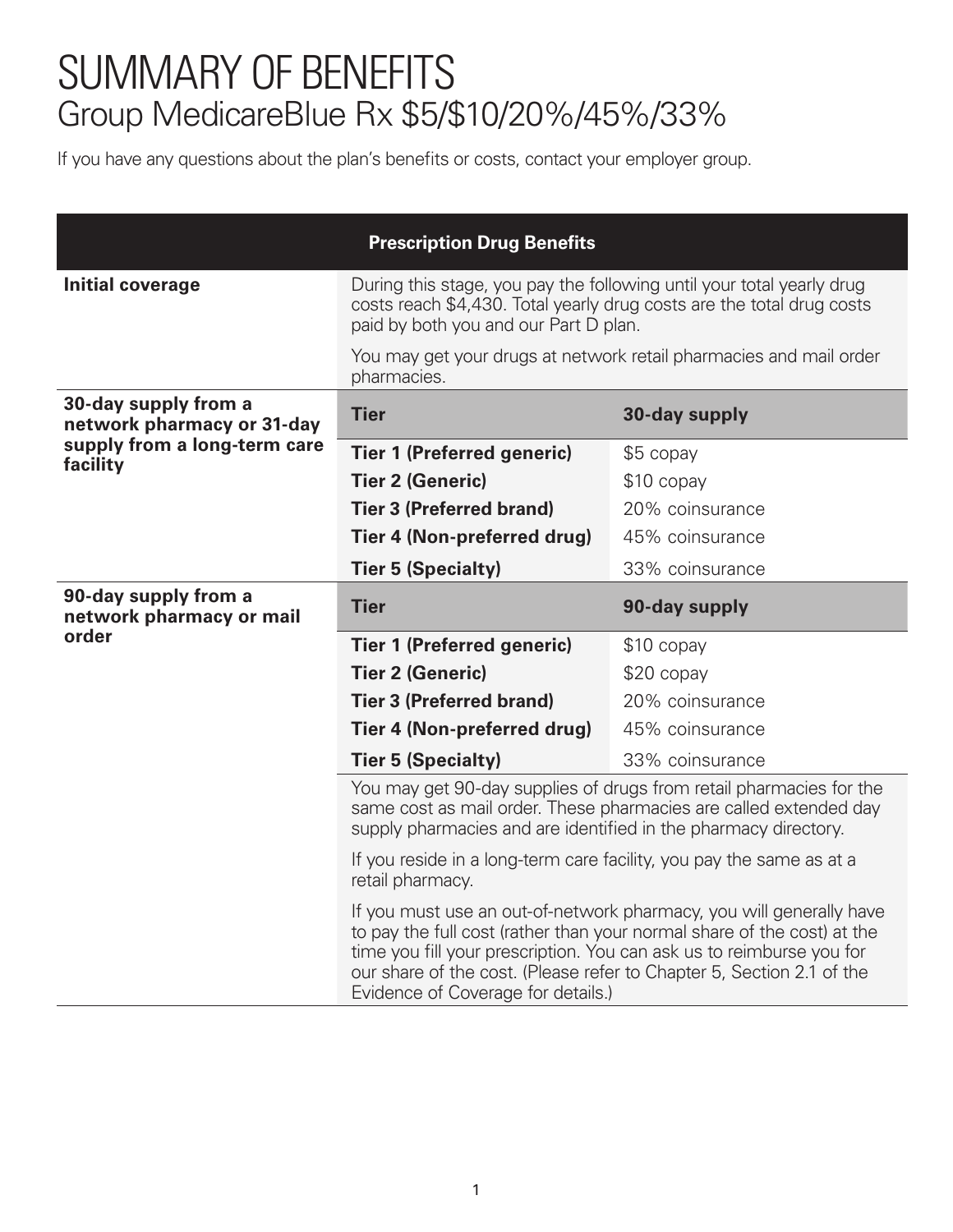|                                                                                                | <b>Prescription Drug Benefits</b>                                                                                                                                                                                                                                        |               |  |
|------------------------------------------------------------------------------------------------|--------------------------------------------------------------------------------------------------------------------------------------------------------------------------------------------------------------------------------------------------------------------------|---------------|--|
| Coverage gap<br>Begins once your total drug costs<br>for the year reach \$4,430                | Most Medicare drug plans have a coverage gap, which means<br>there is a temporary change in what you will pay for your drugs. The<br>coverage gap begins after the total yearly drug costs (including what<br>our plan has paid and what you have paid) reaches \$4,430. |               |  |
|                                                                                                | After you enter the coverage gap, you pay 25% of the negotiated<br>price and a portion of the dispensing fee for brand-name drugs.                                                                                                                                       |               |  |
|                                                                                                | You also receive coverage for generic drugs. You pay either a \$5<br>copayment for tier 1 drugs, a \$10 copayment for tier 2 drugs, or no<br>more than 25% of the cost for generic drugs and the plan pays the<br>rest.                                                  |               |  |
|                                                                                                | You will need to use your formulary to locate your drug's tier. See the<br>chart that follows to find out how much you will pay for these drugs<br>in the coverage gap.                                                                                                  |               |  |
| 30-day supply from a<br>network pharmacy or 31-day<br>supply from a long-term care<br>facility | <b>Tier</b>                                                                                                                                                                                                                                                              | 30-day supply |  |
|                                                                                                | <b>Tier 1</b>                                                                                                                                                                                                                                                            | \$5 copay     |  |
|                                                                                                | <b>Tier 2</b>                                                                                                                                                                                                                                                            | \$10 copay    |  |
| 90-day supply from a<br>network pharmacy or mail<br>order                                      | <b>Tier</b>                                                                                                                                                                                                                                                              | 90-day supply |  |
|                                                                                                | <b>Tier 1</b>                                                                                                                                                                                                                                                            | \$10 copay    |  |
|                                                                                                | <b>Tier 2</b>                                                                                                                                                                                                                                                            | \$20 copay    |  |
| <b>Catastrophic coverage</b>                                                                   | After your yearly out-of-pocket drug costs (including drugs you<br>purchased through your retail pharmacy and through mail order)<br>reach \$7,050, you pay the greater of:                                                                                              |               |  |
|                                                                                                | • 5% of the total cost, or                                                                                                                                                                                                                                               |               |  |
|                                                                                                | • \$3.95 copay for generic drugs (including brand drugs treated as<br>generic) and \$9.85 copay for all other drugs.                                                                                                                                                     |               |  |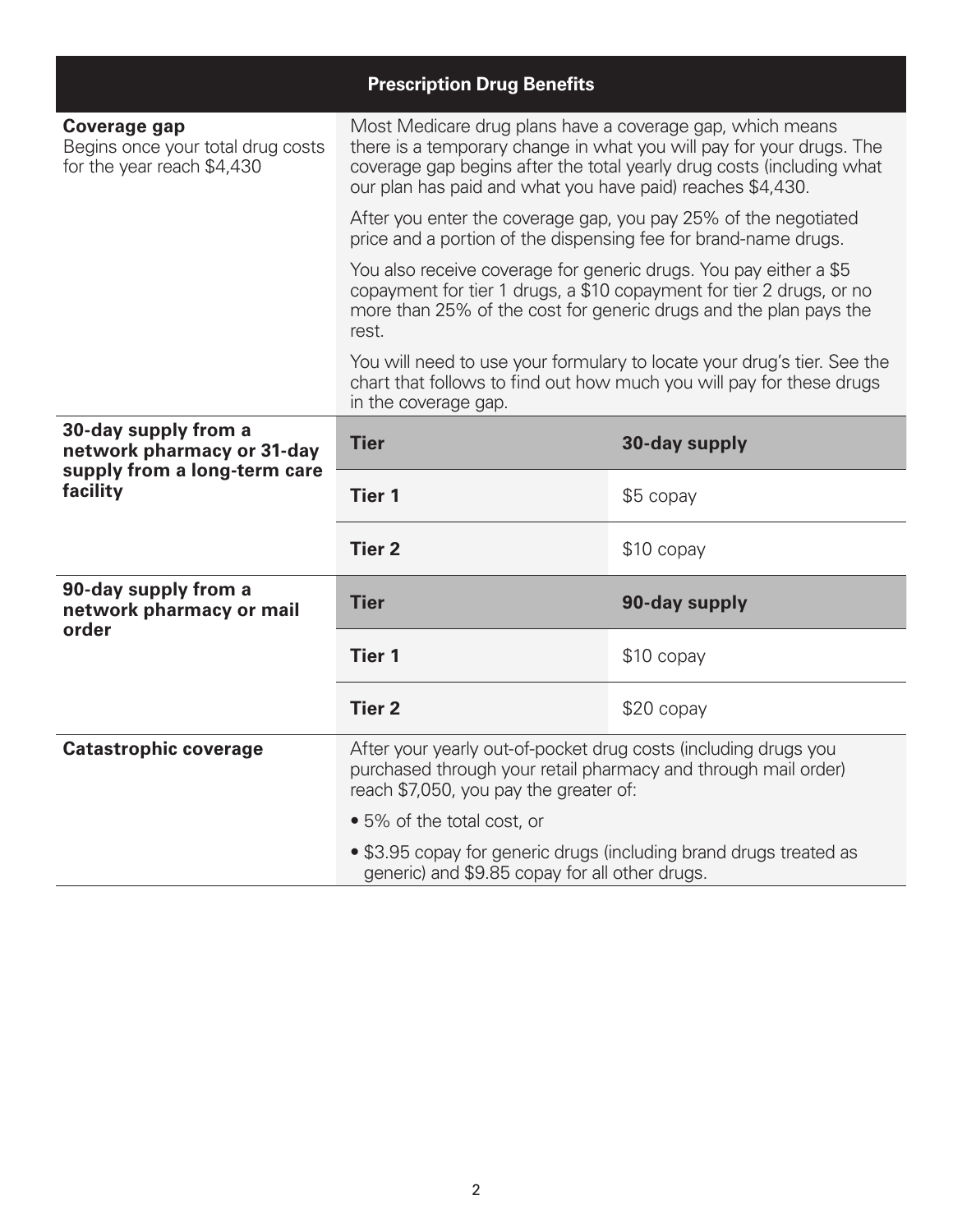## FREQUENTLY ASKED QUESTIONS

Read below to find more information about the plan benefits, eligibility requirements and who to contact for additional questions.

#### WHAT IS GROUP MEDICAREBLUE RX (PDP)?

Group MedicareBlue Rx (PDP) is a prescription drug plan that works with your Medicare benefits. This booklet explains what the plan covers and explains what costs you will pay as a member. Not all covered services are listed. For a complete list of covered services, contact your employer group for the Evidence of Coverage (EOC) and Chapter 4: What you pay for your Part D prescriptions drugs (Schedule of coverage and limitations (SCAL)).

#### CAN I JOIN?

You must be entitled to Medicare Part A and/or enrolled in Part B, live in the plan's service area and be identified as an eligible participant by your employer.

#### ARE MY DRUGS COVERED?

Check the formulary, also called a drug list, at **YourMedicareSolutions.com/GroupDocuments** and look for "5-tier Formulary" or call customer service.

#### HOW MUCH WILL I NEED TO PAY FOR PRESCRIPTION DRUGS?

The amount you pay depends on the tier the drug is on and the benefit stage you have reached. Your costs for each drug tier and benefit stage are shown in the benefit chart in this document.

#### WHICH PHARMACIES CAN I USE?

In general, you will need to use the pharmacies in the plan's network to fill your prescriptions. You can find the list of pharmacies for this plan at **YourMedicareSolutions.com/GroupPharmacy**. Or call us and we will send you a pharmacy directory.

#### WHAT ARF THE DRUG TIFRS?

Our plan places a drug into one of five tiers. Check the 2022 formulary to find out which tier your drug is on.

#### **Tier 1: Preferred generic**

This tier is the lowest tier and generally contains the lowest cost generics.

#### **Tier 2: Generic**

Contains generics.

#### **Tier 3: Preferred brand**

Contains preferred brand drugs and non-preferred generic drugs.

#### **Tier 4: Non-preferred drug**

Contains non-preferred brand drugs and nonpreferred generic drugs.

#### **Tier 5: Specialty**

Contains very high cost brand and some generic drugs, which may require special handling and/or close monitoring.

#### WANT TO LEARN MORE ABOUT ORIGINAL MEDICARE?

The Medicare & You handbook explains what Original Medicare covers and the costs you may pay. You can view the handbook online at **medicare.gov** or call **1-800-633-4227** to get a copy. TTY users should call **1-877-486-2048**. You can call 24 hours a day, seven days a week.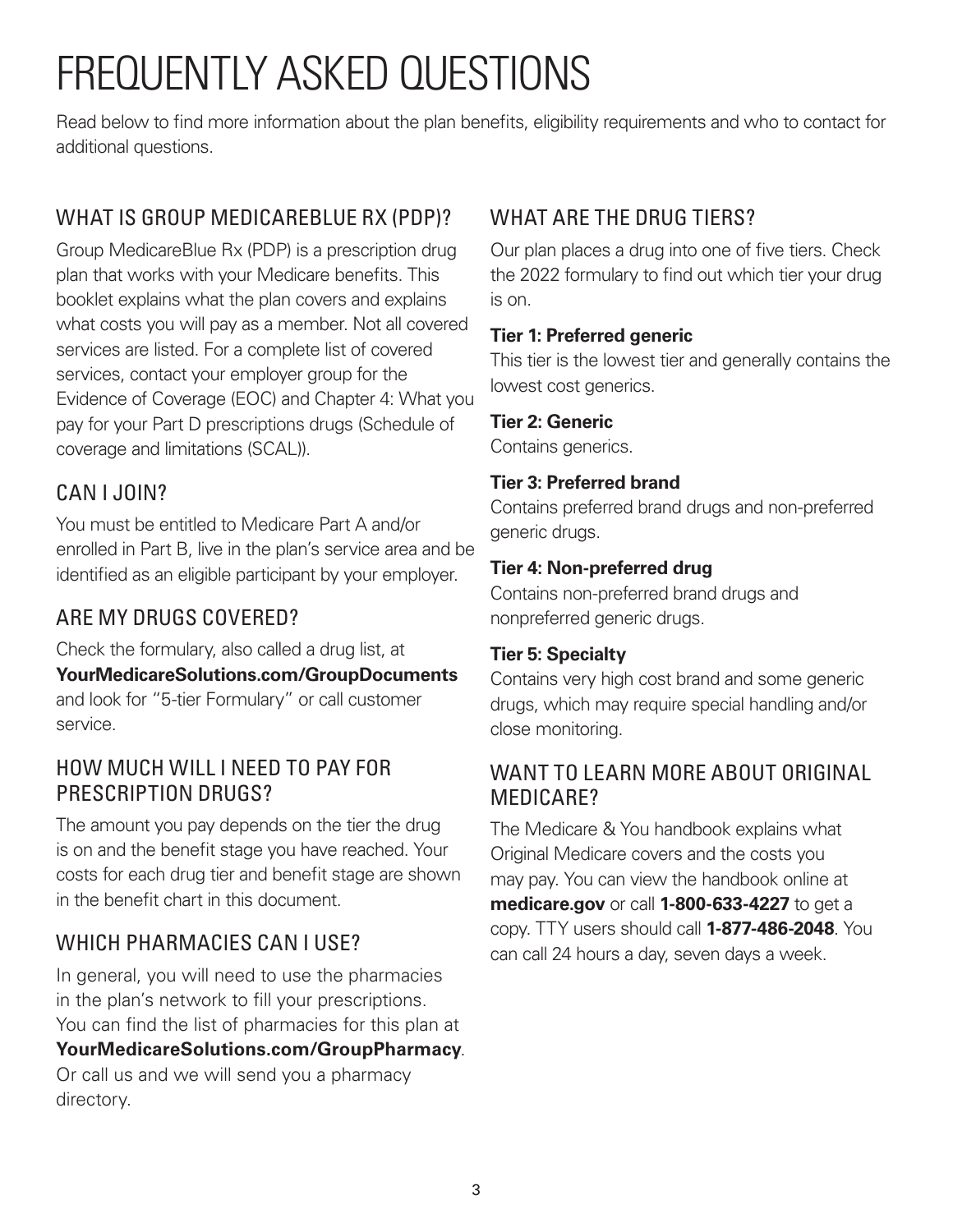#### **NOTICE OF RIGHTS NONDISCRIMINATION AND ACCESSIBILITY**

Group MedicareBlueSM Rx (PDP) complies with applicable Federal civil rights laws and does not discriminate on the basis of race, color, national origin, age, disability, or sex. Group MedicareBlue Rx does not exclude people or treat them differently because of race, color, national origin, age, disability, or sex.

Group MedicareBlue Rx:

- Provides free aids and services to people with disabilities to communicate effectively with us, such as:
	- o Qualified sign language interpreters
	- o Written information in other formats (large print, audio, accessible electronic formats, other formats)
- Provides free language services to people whose primary language is not English, such as:
	- o Qualified interpreters
	- o Information written in other languages

If you need these services, call customer service at 1-877-838-3827, daily, 8:00 a.m. to 8:00 p.m. Central and Mountain times (TTY: 711).

If you believe that Group MedicareBlue Rx has failed to provide these services or discriminated in another way on the basis of race, color, national origin, age, disability, or sex, you can file a grievance in writing to:

Group MedicareBlue Rx Compliance Officer 3400 Yankee Drive, R400 Eagan, MN 55121

You can file a grievance by mail. If you need help filing a grievance, the Group MedicareBlue Rx Compliance Officer is available to help you. You can also file a civil rights complaint with the U.S. Department of Health and Human Services, through one of the following methods:

| Electronically through the Office of Civil | https://ocrportal.hhs.gov/ocr/portal/lobby.jsf |
|--------------------------------------------|------------------------------------------------|
| <b>Rights Complaint Portal</b>             |                                                |
| By Mail                                    | U.S. Department of Health and Human Services   |
|                                            | 200 Independence Avenue SW                     |
|                                            | Room 509F, HHH Building                        |
|                                            | Washington, DC 20201                           |
| By Phone                                   | 1-800-368-1019                                 |
|                                            | 800-537-7697 (TDD)                             |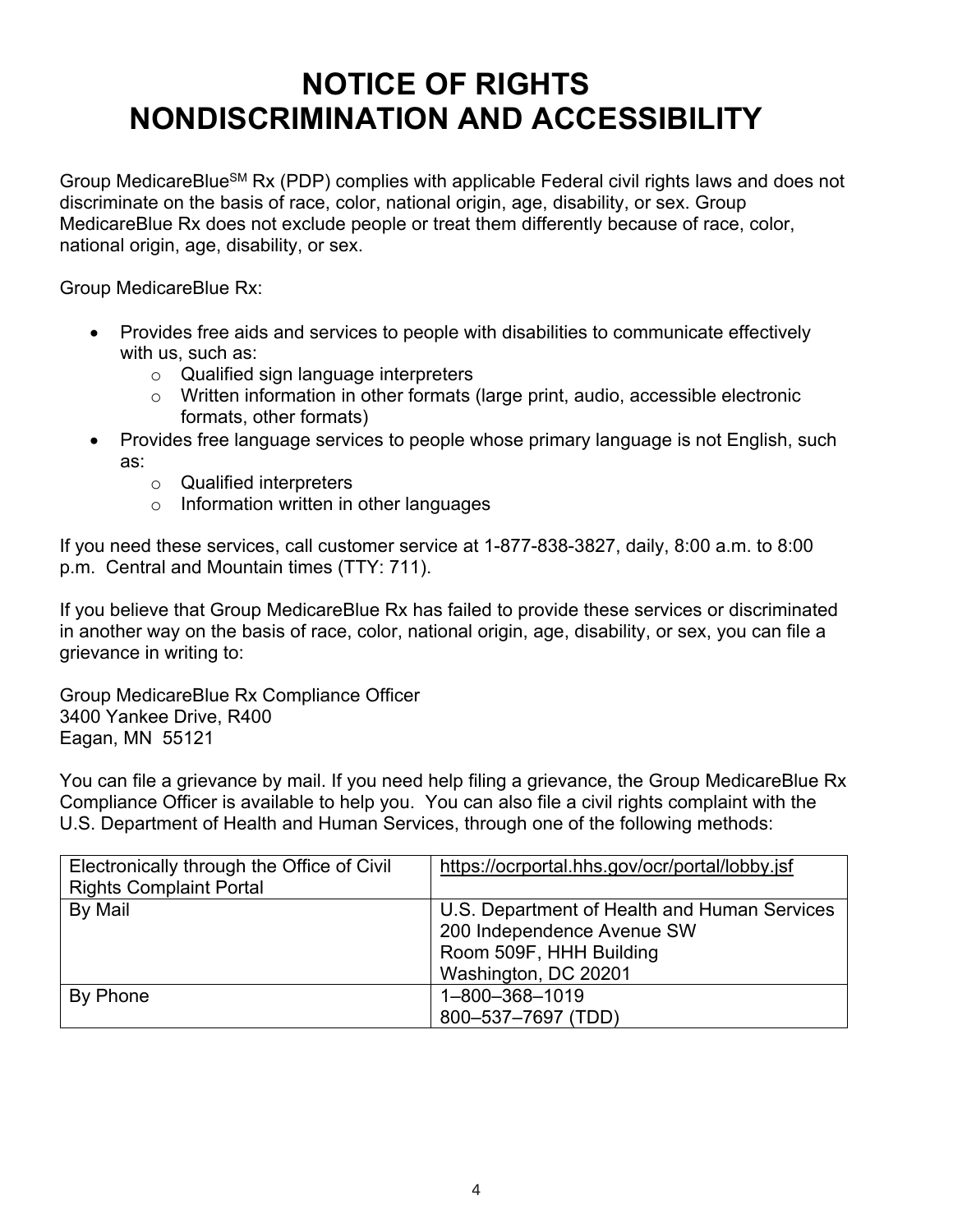**Spanish:** ATENCIÓN: si habla español, tiene a su disposición servicios gratuitos de asistencia lingüística. Llame al 1-877-838-3827 (TTY: 711).

**Hmong:** LUS CEEV: Yog tias koj hais lus Hmoob, cov kev pab txog lus, muaj kev pab dawb rau koj. Hu rau 1-877-838-3827 (TTY: 711).

**Cushite:** XIYYEEFFANNAA: Afaan dubbattu Oroomiffa, tajaajila gargaarsa afaanii, kanfaltiidhaan ala, ni argama. Bilbilaa 1-877-838-3827 (TTY: 711).

**Vietnamese:** CHÚ Ý: Nếu bạn nói Tiếng Việt, có các dịch vụ hỗ trợ ngôn ngữ miễn phí dành cho bạn. Gọi số 1-877-838-3827 (TTY: 711).

**Chinese:** 注意:如果您使用繁體中文,您可以免費獲得語言援助服務。請致電 1-877-838-3827 (TTY: 711)。

**Russian:** ВНИМАНИЕ: Если вы говорите на русском языке, то вам доступны бесплатные услуги перевода. Звоните 1-877-838-3827 (телетайп: 711).

Laotian: ໂປດຊາບ: ຖ້າວ່າ ທ່ານເວົ້າພາສາ ລາວ, ການບໍລິການຊ່ວຍເຫຼືອດ້ານພາສາ, ໂດຍບໍ່ເສັງຄ<sup>່</sup>າ, ແມ່ນມີພ້ອມໃຫ້ທ່ານ. ໂທຣ 1-877-838-3827 (TTY: 711).

**Amharic:** ማስታወሻ: የሚናገሩት ቋንቋ ኣማርኛ ከሆነ የትርጉም እርዳታ ድርጅቶች፣ በነጻ ሊያግዝዎት ተዘጋጀተዋል፡ ወደ ሚከተለው ቁጥር ይደውሉ 1-877-838-3827 (መስማት ለተሳናቸው: 711).

**Karen:** ဟ်သူဉ်ဟ်သး– နမ္)ကတိၤ/ကညီ /ကျိဉ်အယိႇ/နမၤန)်/ကျိဉ်အတ္ပါမၤစၢၤလ၊/တလျာ်ဘူဉ်လျာ်စုၤ/နီတမံၤဘဉ်သုနဉ် လီၤ./ကိႏ 1-877-838-3827 (TTY: 711).

**German:** ACHTUNG: Wenn Sie Deutsch sprechen, stehen Ihnen kostenlos sprachliche Hilfsdienstleistungen zur Verfügung. Rufnummer: 1-877-838-3827 (TTY: 711).

**Mon-Khmer, Cambodian:** របយ័តន៖ េ�ើសិនជាអនកនិយាយ ភាសាែខមរ, សេវាជំនួយែផនកភាសា ដោយមិនគិតឈនល គឺអាចមានសំរាប់បំរើអនក។ ចូរ ទូរស័ពទ 1-877-838-3827 (TTY: 711)។

#### **Arabic:**

لحوظة: إذا كنت نتحدث اذكر اللغة، فإن خدمات المساعدة اللغوية تتوافر لك بالمجان. اتصل برقم 3827-838-877-1 رقع هاتف الصم والبكم: 711).

**French:** ATTENTION : Si vous parlez français, des services d'aide linguistique vous sont proposés gratuitement. Appelez le 1-877-838-3827 (TTY: 711).

**Korean:** 주의: 한국어를 사용하시는 경우, 언어 지원 서비스를 무료로 이용하실 수 있습니다. 1-877-838-3827 (TTY: 711)번으로 전화해 주십시오.

**Serbo-Croatian:** OBAVJEŠTENJE: Ako govorite srpsko-hrvatski, usluge jezičke pomoći dostupne su vam besplatno. Nazovite 1-877-838-3827 (TTY- Telefon za osobe sa oštećenim govorom ili sluhom: 711).